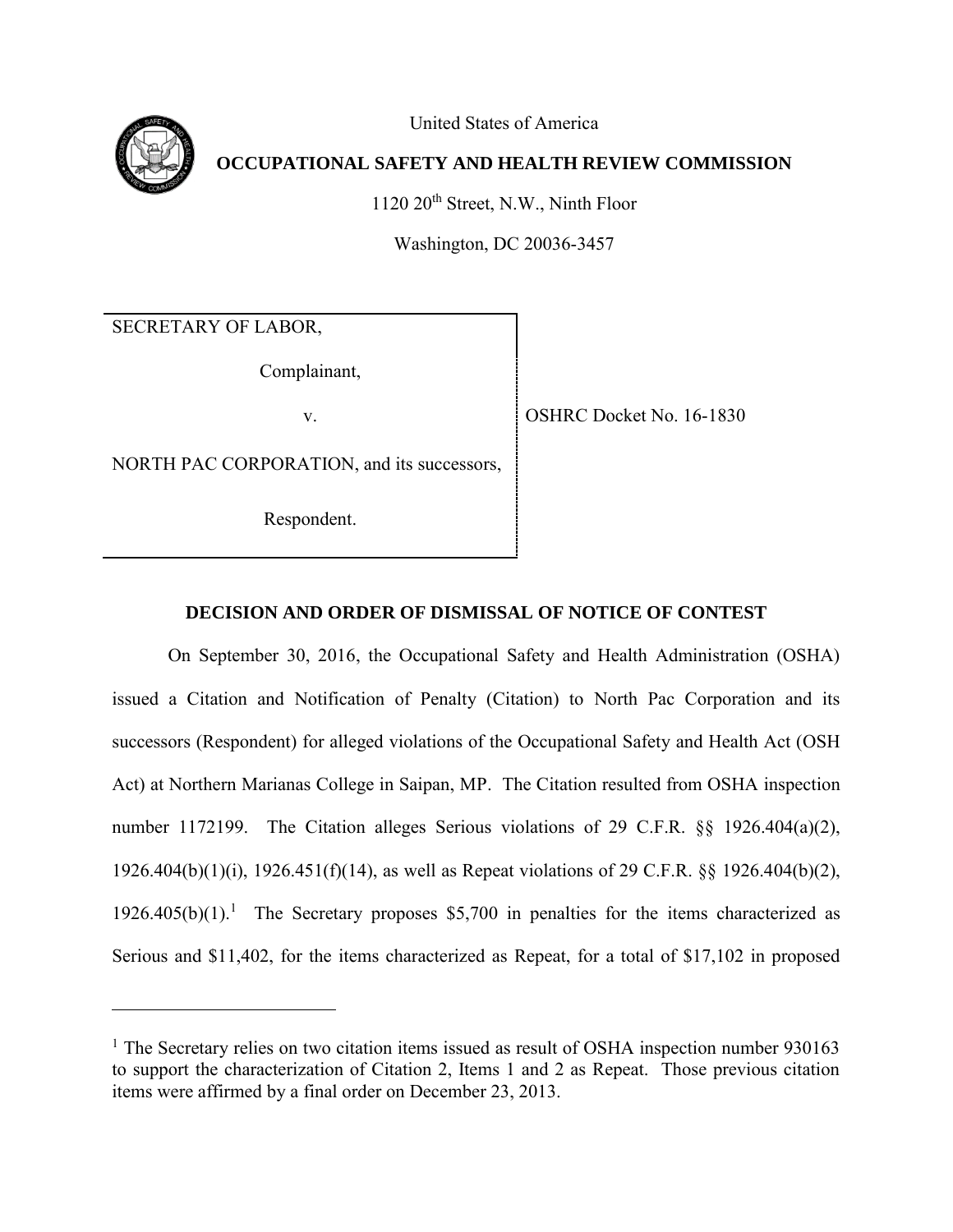penalties. The parties agree, and the record establishes, the Occupational Safety and Health Review Commission (Commission) has jurisdiction over this matter. (Compl. at 2, Answer at 1.)

For the reasons set forth below, the Secretary's October 3, 2017 Motion for Sanctions is GRANTED. Respondent's Notice of Contest is DISMISSED, the violations set forth in the Complaint are AFFIRMED, and a total of \$17,102 in penalties is ASSESSED.

## **I. Pre-Hearing Interactions with the Parties**

 $\overline{a}$ 

Respondent received the Citation on October 7, 2016.<sup>2</sup> A few days later, in a letter dated October 11, 2016, it filed a Notice of Contest with OSHA, seeking to contest each citation item and the proposed penalties. Miguel Cruz, Jr. signed the Notice of Contest and lists the Respondent's address as P.O. Box 501031, Saipan MP 96950.<sup>3</sup> The Commission's Executive Secretary used this address to mail Respondent a Notice of Docketing and Instructions to Employer to Respondent on November 3, 2017.<sup>4</sup> The following day, on November 4, 2016, the Secretary filed his Complaint. Respondent filed its Answer to the Complaint on November 29,  $2016.<sup>5</sup>$ 

<sup>&</sup>lt;sup>2</sup> The Secretary provided a copy of the postal receipt indicating a Miguel Cruz signed for a delivery mailed to P.O. Box 501031, Saipan MP 96950 on October 7, 2016. Respondent admitted that this has been its business address at all times material hereto. (Answer at 1.)

<sup>&</sup>lt;sup>3</sup> The Notice of Contest identifies Miguel Cruz as Respondent's General Manager.

<sup>&</sup>lt;sup>4</sup> The Docketing Notice included a post card that was to be returned to the Commission to verify Respondent had complied with the employee posting requirements of Commission Rule 7 for the Citation and Notice of Contest. *See* 29 C.F.R. § 2200.7. This verification postcard was returned to the Commission signed by Miguel Cruz, who's title is listed as "President and GM." The verification is dated November 18, 2016.

 $<sup>5</sup>$  After filing the Complaint, the Secretary moved to amend it in a Motion submitted on February</sup> 28, 2017. The amendment was limited to correcting two dates and the undersigned approved the Motion on March 16, 2017.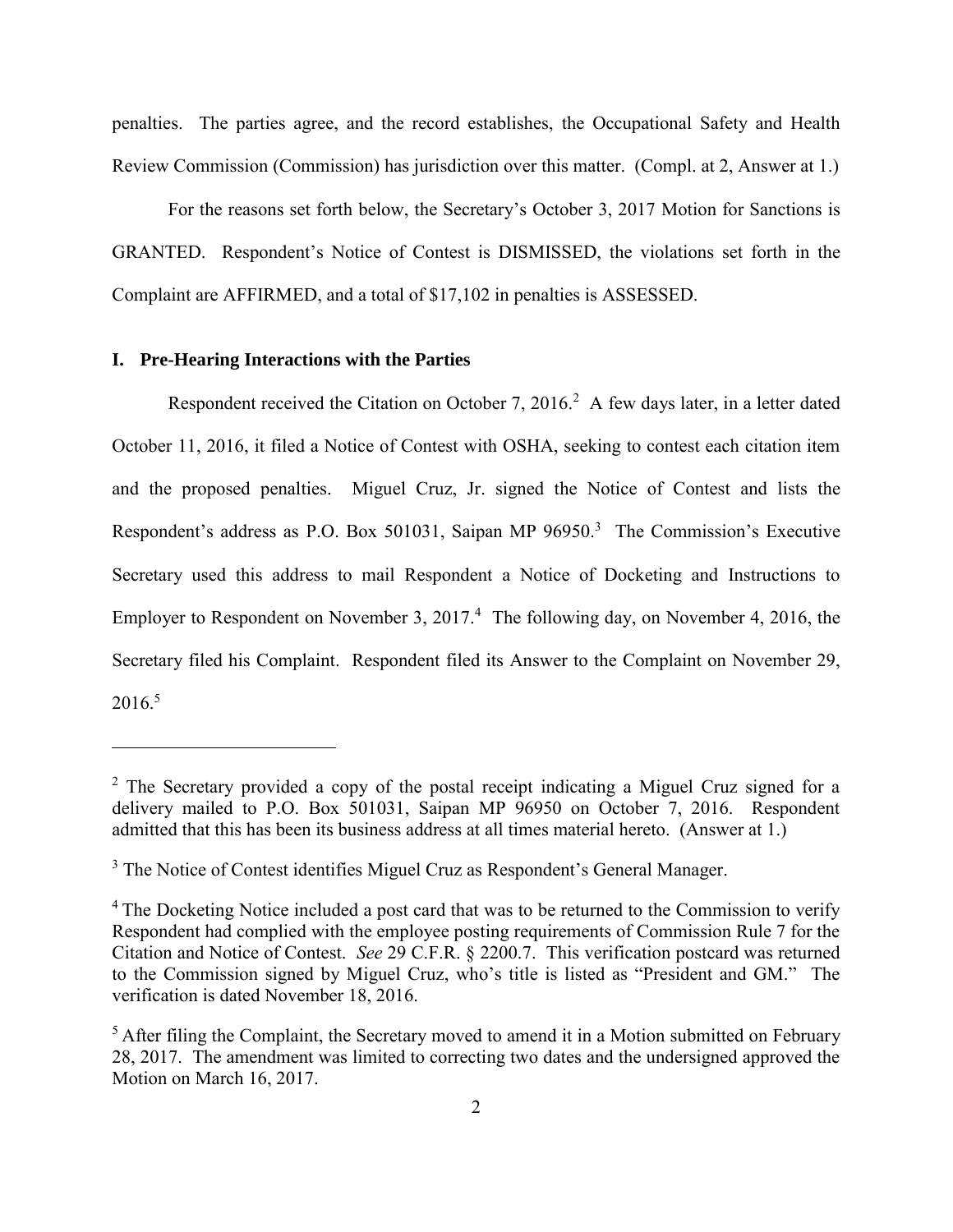Discovery in this matter began on January 27, 2017, with the undersigned's order directing the parties to confer and submit planning recommendations (Planning Order). Other than agreeing to a different hearing date than the one specified in Planning Order, Respondent failed to confer with the Secretary regarding any of the other specified matters and did not jointly file planning recommendations with the Secretary as the Planning Order required. (April 27, 2017 Decl. of Sonya Shao (Shao Decl. I).)

After receiving the Secretary's planning recommendations, the undersigned scheduled a conference call via written notice to discuss the recommendations. When Respondent failed to have a representative join the conference call at the time specified in the notice, the undersigned called the number provided in Respondent's Notice of Contest. After several attempts, the Secretary's counsel and the undersigned were connected to a person identified as a manager. (Shao Decl. I.) This individual abruptly ended the call without engaging in any discussion. *Id.*  Respondent never explained its failure to participate in this scheduled conference call.

Shortly after this call, on February 28, 2017, the Secretary served his First Set of Discovery Requests (Discovery Requests).<sup>6</sup> To date, Respondent has failed to address the Discovery Requests appropriately. (Shao Decl. dated Oct. 31, 2017 (Shao Decl. IV).) The Secretary, as well as the undersigned, have made repeated attempts to engage Respondent to participate in discovery and comply with the prehearing procedures as set forth in the Commission Rules of Procedure (Commission Rules), 29 C.F.R. § 2200, *et seq*., and the undersigned's orders. (Shao Decl. I, Shao Decl. dated Aug. 25, 2017 (Shao Decl. II); Shao Decl. dated Oct. 3, 2017 (Shao Decl. III); Shao Decl. IV.)

<sup>&</sup>lt;sup>6</sup> The Discovery Requests consist of twelve interrogatories and four requests for documentary evidence. (Mot. to Compel, Ex. 1.)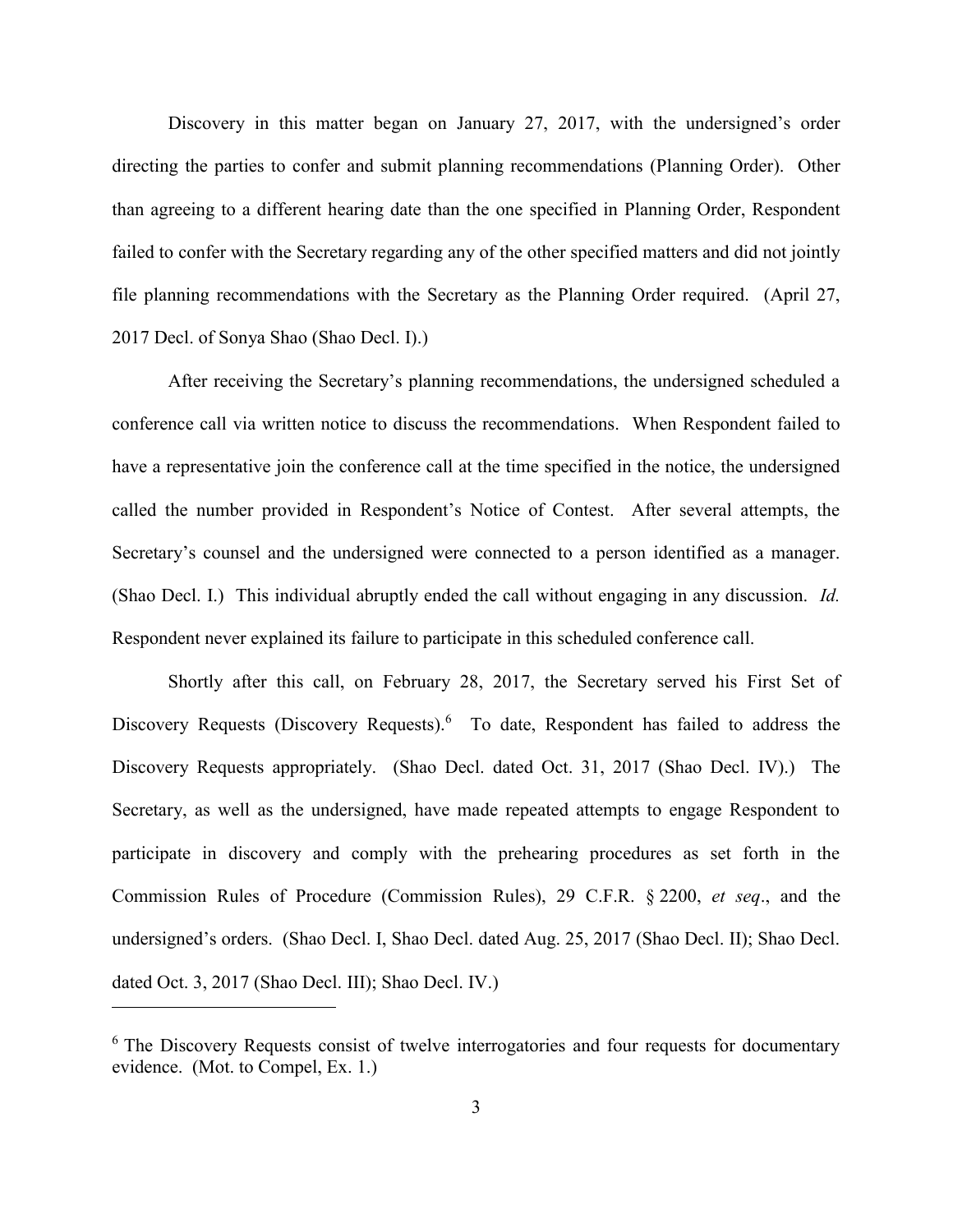Early in the process, on March 15, 2017, the Secretary's counsel contacted Respondent and confirmed its receipt of the Discovery Requests. (Shao Decl. I.) When Respondent failed to provide any information by the April 11, 2017 deadline to respond to the Discovery Requests, the Secretary's counsel called the Respondent and offered to extend the deadline until April 21, 2017. *Id.* This phone call was followed up with an email, which further explained how to respond to the Discovery Requests appropriately and advised Respondent to seek legal counsel. (Mot. to Compel, Ex. 3.) After the extended deadline passed, the Secretary's counsel sent another email on April 24, 2017, to learn whether Respondent intended to respond to the Discovery Requests. (Shao Decl. I.) When Respondent failed to respond to that email or otherwise contact the Secretary's counsel, the Secretary filed his Motion to Compel and For Sanctions (Motion to Compel) on April 27, 2017.

Respondent did not initially respond to the Motion to Compel, so the undersigned issued an Order to Show Cause (First Show Cause Order) on May 18, 2017. This First Show Cause Order directed Respondent to show cause as to why the Motion to Compel should not be granted. It also explained that a failure to respond would result in sanctions and that these sanctions may include the affirmance of all violations and the assessment of penalties without a hearing. Respondent received this First Show Cause Order on June 1, 2017, and submitted a response dated June 10, 2017 (June Response).<sup>7</sup> The June Response provided no explanation for why Respondent failed to fully comply with the Planning Order, participate in the February 17, 2017 conference call, or respond to the Discovery Requests. It only re-iterated the denials set forth in

 $<sup>7</sup>$  As with the prior mailings, Miguel Cruz signed for the delivery. The certified mail return</sup> receipt is dated June 1, 2017. Delivery was also confirmed using the tracking number and the U.S. Postal Service's website.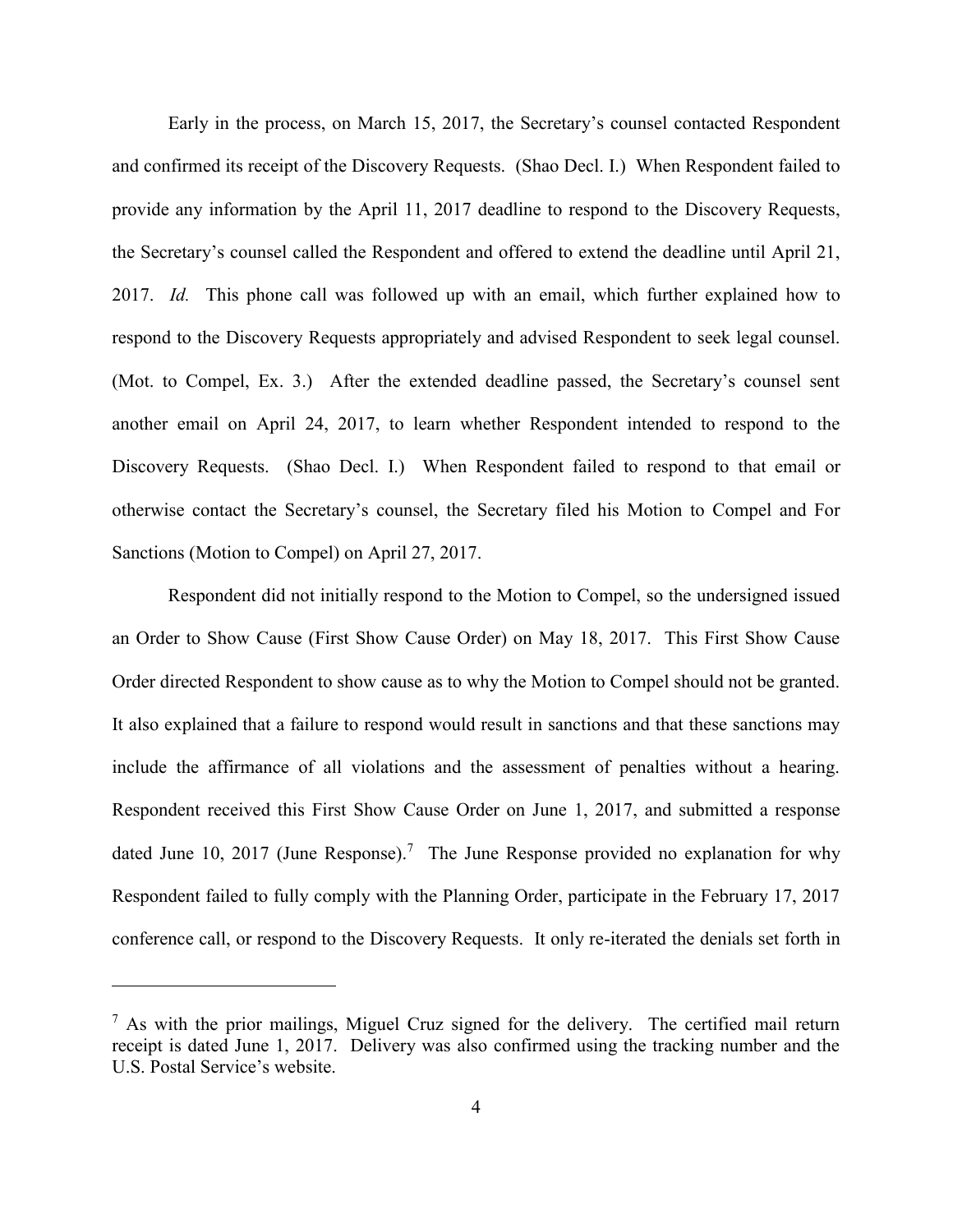the Answer. Accordingly, the undersigned granted the Motion to Compel (Compel Order) on June 23, 2017. The Compel Order directed Respondent to respond to the Discovery Requests within fourteen days and informed the parties that a failure to comply would result in sanctions. Respondent received the Compel Order on July 6, 2017, and was required to respond by July 20, 2017. 8

Rather than provide responses to the Discovery Requests by this deadline, Respondent informed the Secretary about a discrepancy in the description of the worksite set out in the Complaint. (Shao Decl. II.) After receiving this deficient one sentence response, the Secretary sought to confer with Respondent by telephone on August 25, 2017. *Id.* Respondent indicated that it would continue to refuse to respond to the Discovery Requests unless the discrepancy regarding the worksite was addressed.

The Secretary's counsel agreed to address the discrepancy and filed a Motion to Correct Inadvertent Error (Motion to Correct) on August 28, 2017. The correction concerns the fact that the Citation refers to the worksite as being at Building K at Northern Marianas College. However, Respondent clarified that the inspection site was actually located outside of Building J, which is adjacent to Building K. Both buildings are part of the Northern Marianas College campus. Respondent agreed to the correction and the undersigned granted the Motion to Correct on August 30, 2017.

Still, Respondent continued its failure to participate in the discovery process, leading the Secretary to file a Motion for Sanctions. In this Motion for Sanctions, the Secretary argued that

<sup>&</sup>lt;sup>8</sup> Again, Miguel Cruz signed for the delivery and dated the certified mail return receipt July 6, 2017. Delivery was also confirmed using the tracking number and the U.S. Postal Service's website.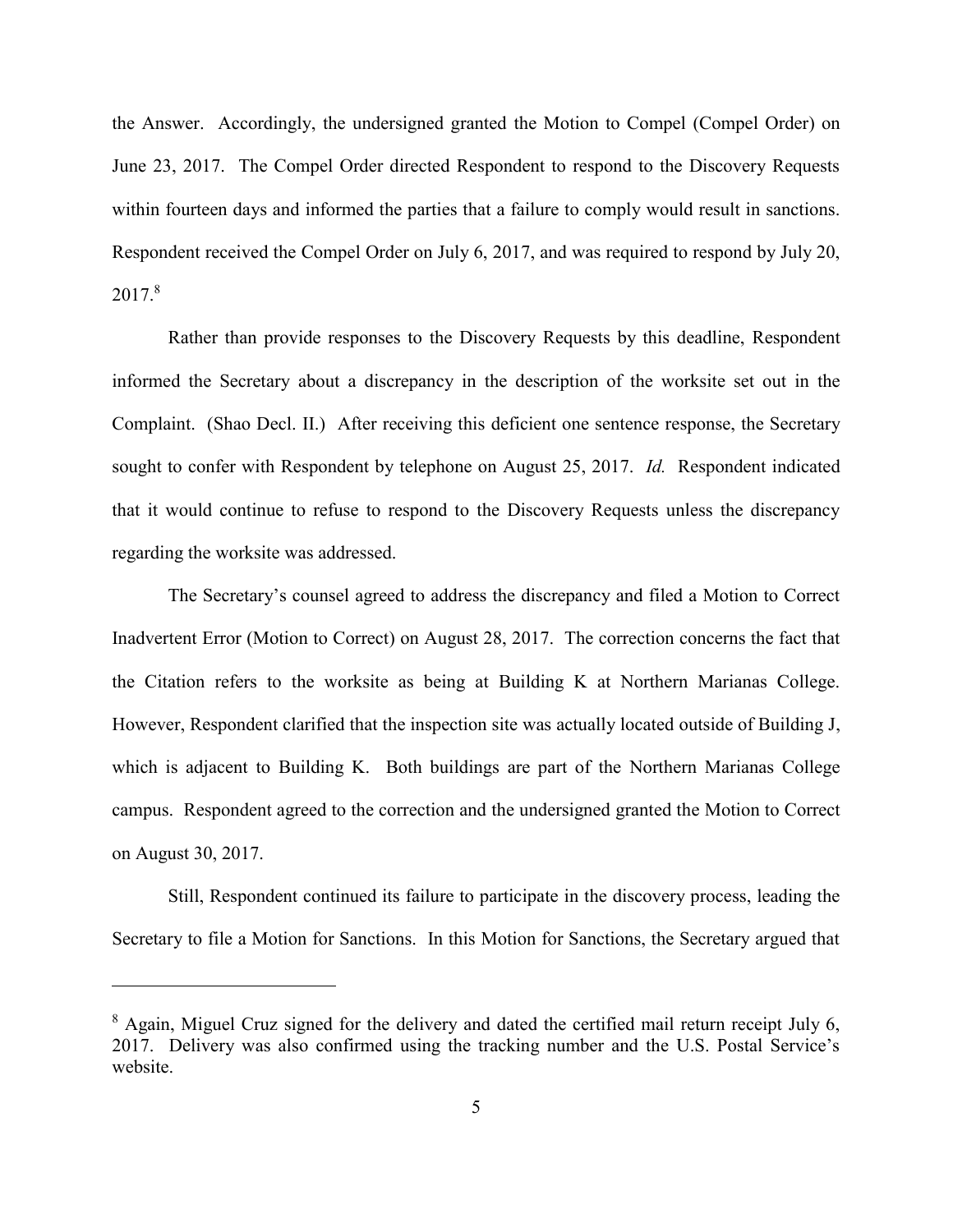his case has been "undisputedly hampered" by Respondent's failure to produce any discovery. (Mot. for Sanctions at 5.) Months after receiving the Notice of Contest, the Secretary is still unaware of any claims or defenses Respondent seeks to assert, what evidence there is to support any such claim or defense, such as what witnesses might testify. *Id.* The Secretary also indicated it was concerned about whether there had been any spoliation of evidence. *Id.* The Motion for Sanctions sought a judgment by default because of the prejudice caused by Respondent's conduct. *Id.* Respondent did not file a response to the Motion for Sanctions.

While the Motion for Sanctions was pending, the Secretary sought leave to re-serve the Discovery Requests with the corrected building reference. Other than clarifying the building name, the discovery requests were identical to the ones served months earlier on February 28, 2017. The undersigned granted the Secretary's request in a September 8, 2017 Order (September Order) and gave Respondent until September 28, 2017, to respond to the corrected Discovery Requests. As with the prior deadlines, Respondent failed to comply. On October 2, 2017, the Secretary's counsel attempted to confer with Respondent by leaving a message with a secretary who answered the phone when the number provided was called. (Shao Decl. III.) Secretary's counsel also called the cell phone number provided and sent an email to Mr. Cruz, in each case trying to gain a response to the pending Discovery Requests.<sup>9</sup> Id.

Having been unsuccessful in multiple attempts to reach Respondent, the Secretary filed another Motion for Sanctions (Third Motion for Sanctions) on October 3, 2017. After receiving the Third Motion for Sanctions, the undersigned tried to reach Respondent to discuss its failure

<sup>9</sup> Secretary's counsel also attempted to confer with Mr. Cruz before the September 28, 2017 deadline by calling both phone numbers provided and sending an email. No one responded to these messages either. (Shao Decl. III.)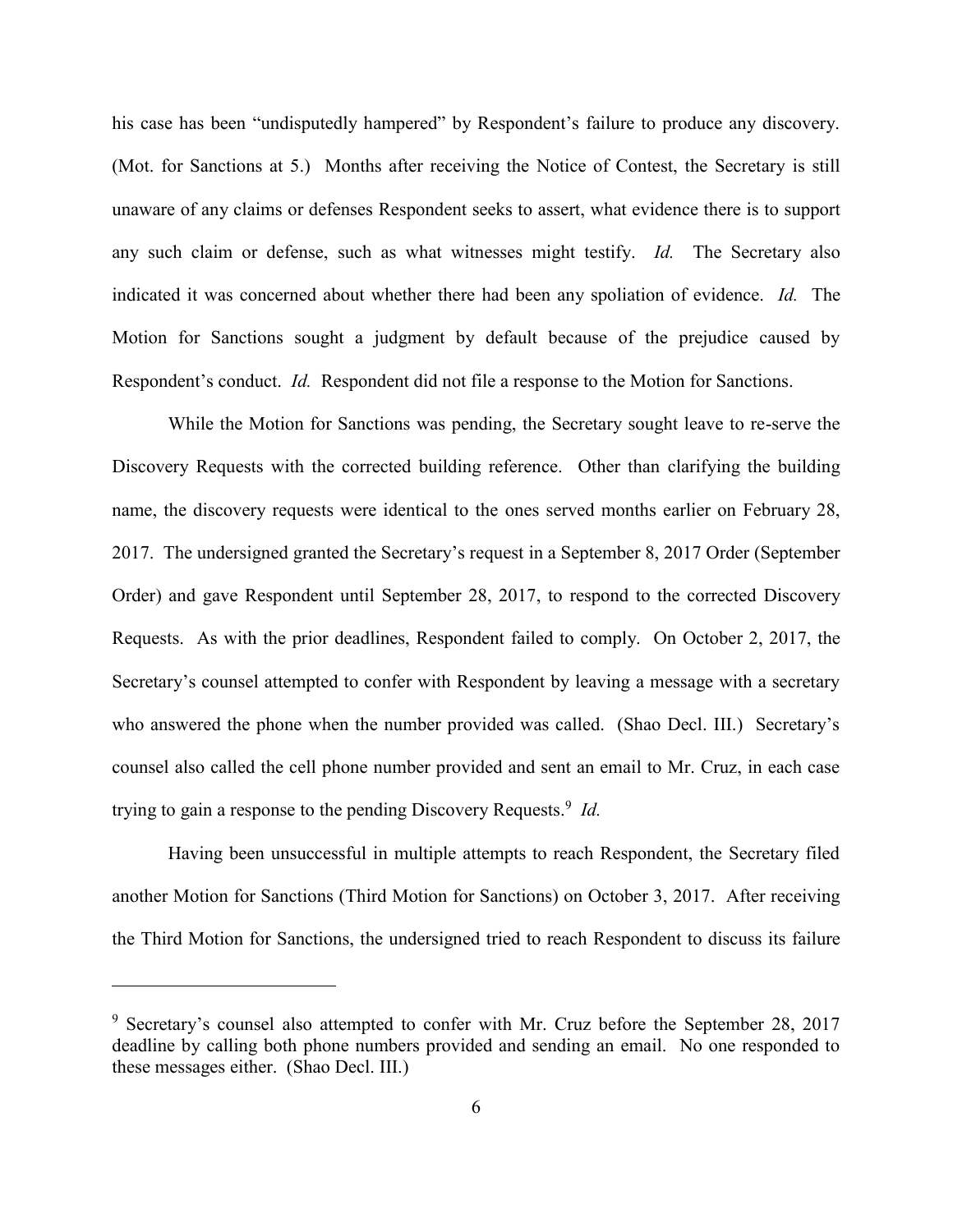to comply with the past orders by notifying the parties in writing and directing them to call into a conference call on Friday, October  $6, 2017$ .<sup>10</sup> Respondent failed to join the call.

Due to the inability of either Secretary's counsel or the undersigned to reach Respondent, on October 11, 2017, the undersigned issued a second Order to Show Cause (Second Show Cause Order) directing the Respondent to show cause as to why the Third Motion for Sanctions should not be granted. The Second Show Cause Order, like the First Show Cause Order, reminded Respondent that a failure to respond appropriately would result in sanctions, which could include the issuance of a default judgment affirming all the violations and assessing the proposed penalties.<sup>11</sup>

On October 16, 2017, Respondent sent an email to the undersigned's Administrative Assistant, acknowledging receipt of the Second Show Cause Order and indicating Respondent would participate in a hearing. The email also expressed an interest in settling the matter. In light of this email, the undersigned arranged for a conference call held to be held at 8:00 am Saipan time on October 24, 2017.

During the conference call, the undersigned explained that settlement discussions must be conducted in good faith and informed the parties they would be given until the end of the week to engage in settlement discussions. The undersigned explicitly informed Respondent that it

 $10$  The Notice of Conference Call provided the time of the call across multiple time zones (EST, PST, and Saipan). It was sent to the parties by both U.S. mail and email. Neither the U.S. mail copy nor the emails were returned as undeliverable.

<sup>&</sup>lt;sup>11</sup> The Second Show Cause Order was sent to the parties by certified mail. Delivery was confirmed using the tracking number and the U.S. Postal Service's website. In addition, courtesy copies of the October Order were emailed on October 11, 2017 to Mr. Cruz at the email he provided as well as another email included with the Notice of Contest that had been used for prior communications. Neither of the emails was returned as undeliverable.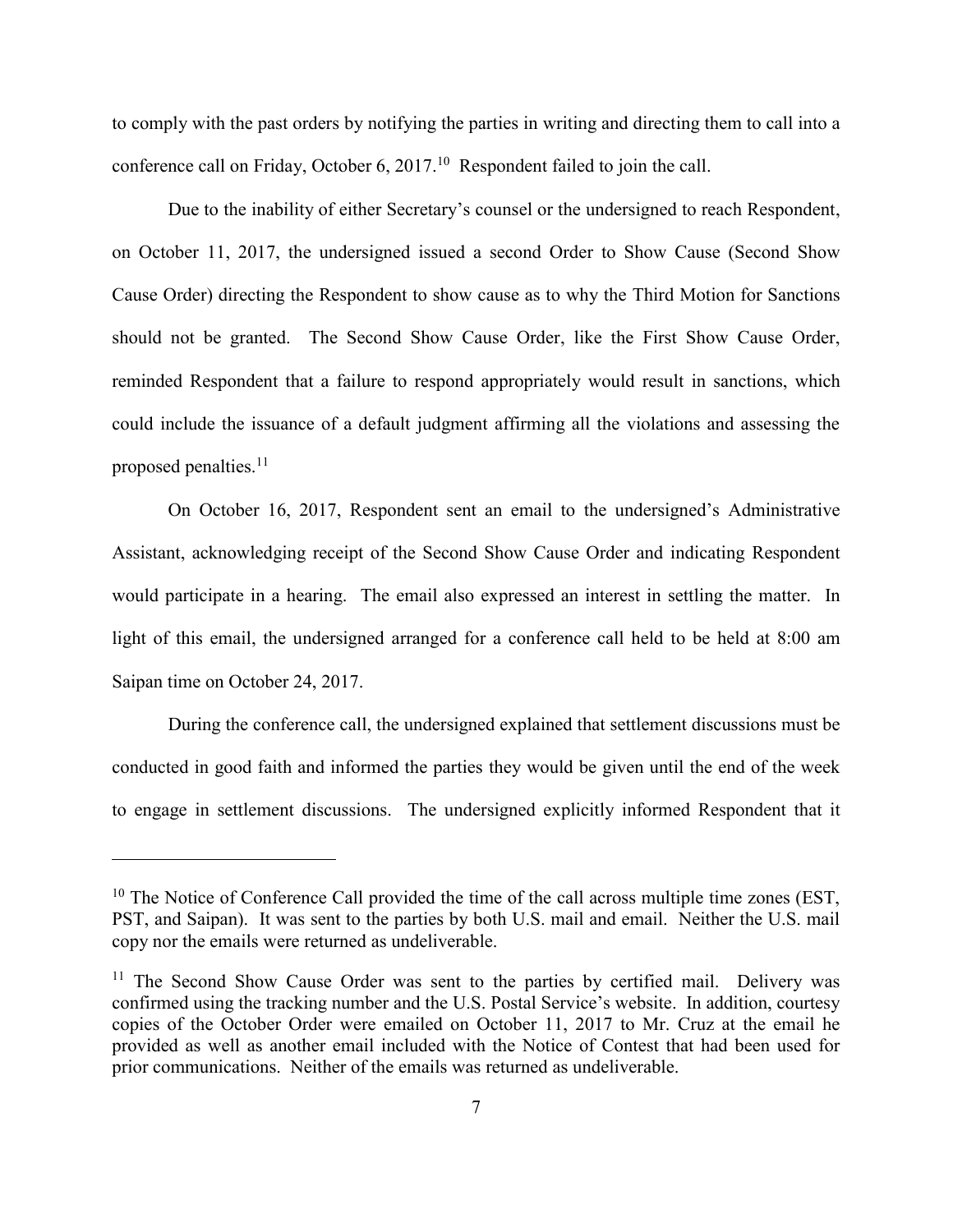needed to respond to the pending Discovery Requests by October 27, 2017, unless a settlement was reached prior to that date. The undersigned re-iterated the need to participate in the process in good faith and informed Respondent that failing to comply with the Compel Order would result in sanctions, including the potential dismissal of the Notice of Contest. Respondent indicated that he understood the directions. Mr. Cruz also indicated that the best way to communicate with him was via email.

Following the call, the undersigned issued an Order on October 24, 2017 (October Order), which memorialized the instructions to respond to the Discovery Requests by Friday, October 27, 2017, unless the parties reached a settlement before then. The October Order was sent to the parties by certified mail. In addition, courtesy copies of the October Order were emailed on October 24, 2017 to Mr. Cruz at the email he provided as well as another email included with the Notice of Contest that had been used for prior communications. Neither of the emails was returned as undeliverable.

Secretary's counsel notified the undersigned by telephone and in writing that North Pac had not engaged in good faith settlement discussions and also failed to provide a response to the Discovery Requests by the October 27, 2017 deadline.<sup>12</sup> (Shao Decl. IV.) Respondent does not dispute either of these contentions. (Response to Second Show Cause Order dated October 31, 2017.) Instead, it only alleges that the inspection that led to the Citation was conducted without a management level employee present. *Id.* 

To date, despite multiple orders, Respondent still has not appropriately responded to the Discovery Requests. The hearing date has already been repeatedly moved due to Respondent's

 $12$  As discussed above, this was the fifth deadline for providing a response to the Discovery Requests Respondent missed.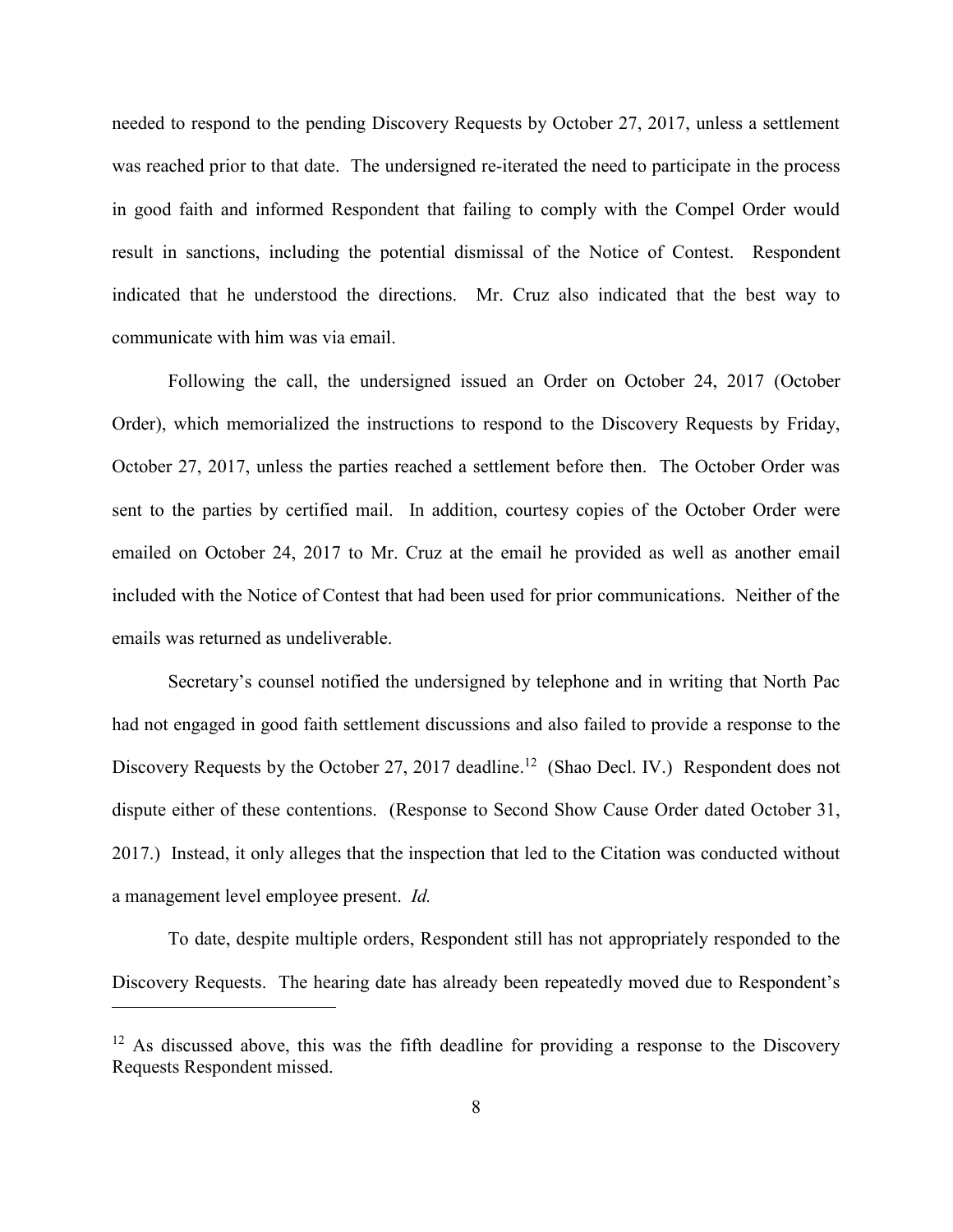tactics. After conferring with the parties, a hearing was scheduled for August 31, 2017.<sup>13</sup> The February 16, 2017 Scheduling Order (February Scheduling Order) sets forth multiple deadlines for the parties, including a requirement to complete all discovery by June 19, 2017. When Respondent still had not provided any discovery as required by the February Scheduling Order, the undersigned granted the Secretary's Motion for a Continuance and issued an Amended Scheduling Order on June 22, 2017. The Amended Scheduling Order required the parties to confer and file a joint pre-hearing statement by October 3, 2017, and moved the hearing date to October 17, 2017. Respondent failed to confer with the Secretary in a timely manner before this deadline, leading the undersigned to grant another continuance and move the hearing until December 19, 2017. Despite these multiple extensions, Respondent still has not provided any information about its claims, defenses, or witnesses. (Shao Decl. IV.)

## **II. Discussion**

 $\overline{a}$ 

According to the Secretary, since filing its Answer, Respondent has engaged in a pattern of contumacious conduct by failing to participate in good faith in the discovery process as well as neglecting to respond appropriately to undersigned's orders, including the Motion to Compel. (Third Mot. for Sanctions at 5-6.) As a result, the Secretary claims it has been unduly prejudiced and seeks a judgment of default. *Id.*

Default judgments may be appropriate when a party fails to comply with an order compelling discovery. 29 C.F.R. § 2200.52(f) (sanctions for failing to comply with discovery requirements); 29 C.F.R. § 2200.101(a) (default appropriate when a party fails to proceed as

<sup>&</sup>lt;sup>13</sup> The matter was initially set for a hearing to commence on July 5, 2017. After subsequent discussions, the parties and the undersigned agreed to a hearing date of August 31, 2017.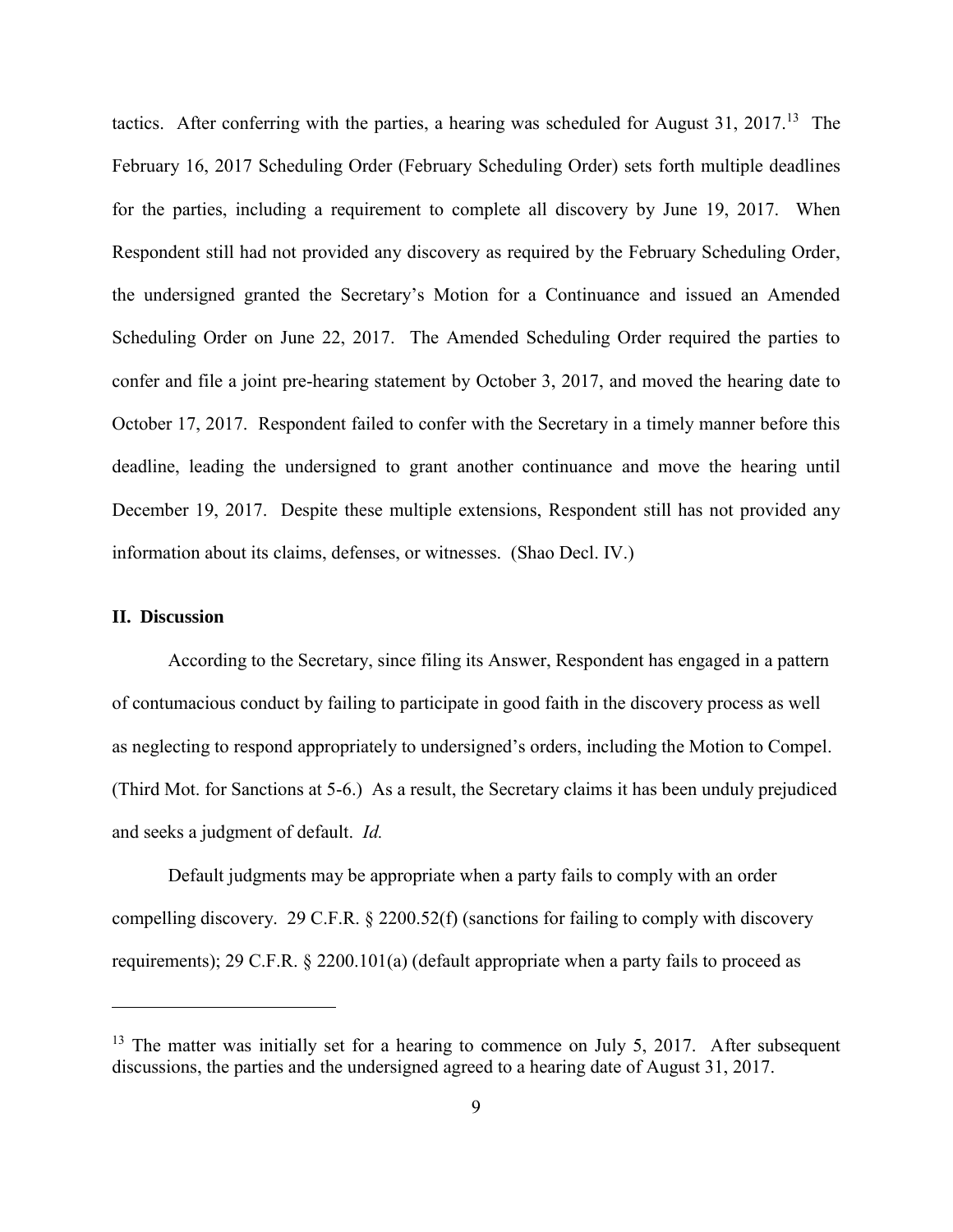provided by the Commission Rules or as required by a judge). Judges have very broad discretion to impose sanctions for noncompliance with orders or the Commission Rules. *See Sealtite Corp*., 15 BNA OSHC 1130, 1134 (No. 88-1431, 1991) (affirming the sanction of dismissal). Still, dismissal is considered too harsh a sanction for failing to comply with certain prehearing orders unless the record shows contumacious conduct by the noncomplying party, prejudice to the opposing party, or a pattern of disregard for Commission proceedings. *Architectural Glass & Metal Co.*, 19 BNA OSHC 1546, 1547 (No. 00-0389, 2001) (re-instating a notice of contest when party failed to attend a single meeting when the party did not receive appropriate notice of the meeting). Failing to comply with Commission Rules and orders so as to delay proceedings may constitute contumacious conduct. *Carson Concrete Corp. v. Sec'y of Labor,* 21 BNA OSHC 1393, 168 Fed. Appx. 543 (3d Cir. 2006) (unpublished) (upholding default judgment for OSH Act violations when employer sought to disavow admission provided during discovery until a few days before trial).

Respondent's conduct is contumacious and evinces a pattern of disregard in that, as set out above, multiple USPS mailings were received, the undersigned's office contacted Respondent by the email provided, the undersigned spoke with Respondent about the need to proceed with discovery and yet, despite these communications, Respondent still has not responded to the Discovery Requests.<sup>14</sup> This is not an isolated situation or the excusable failure to comply with a deadline. The present matter involves a pattern of disregard for deadlines and an obstinate refusal to comply with orders. Respondent has failed to fully comply with the

<sup>&</sup>lt;sup>14</sup> The undersigned notes that this matter is not Respondent's first experience with violations of the OSH Act. In 2013, it was cited for nine Serious violations of the OSH Act as well as two Repeat violations. These violations were affirmed as a final order on December 23, 2013.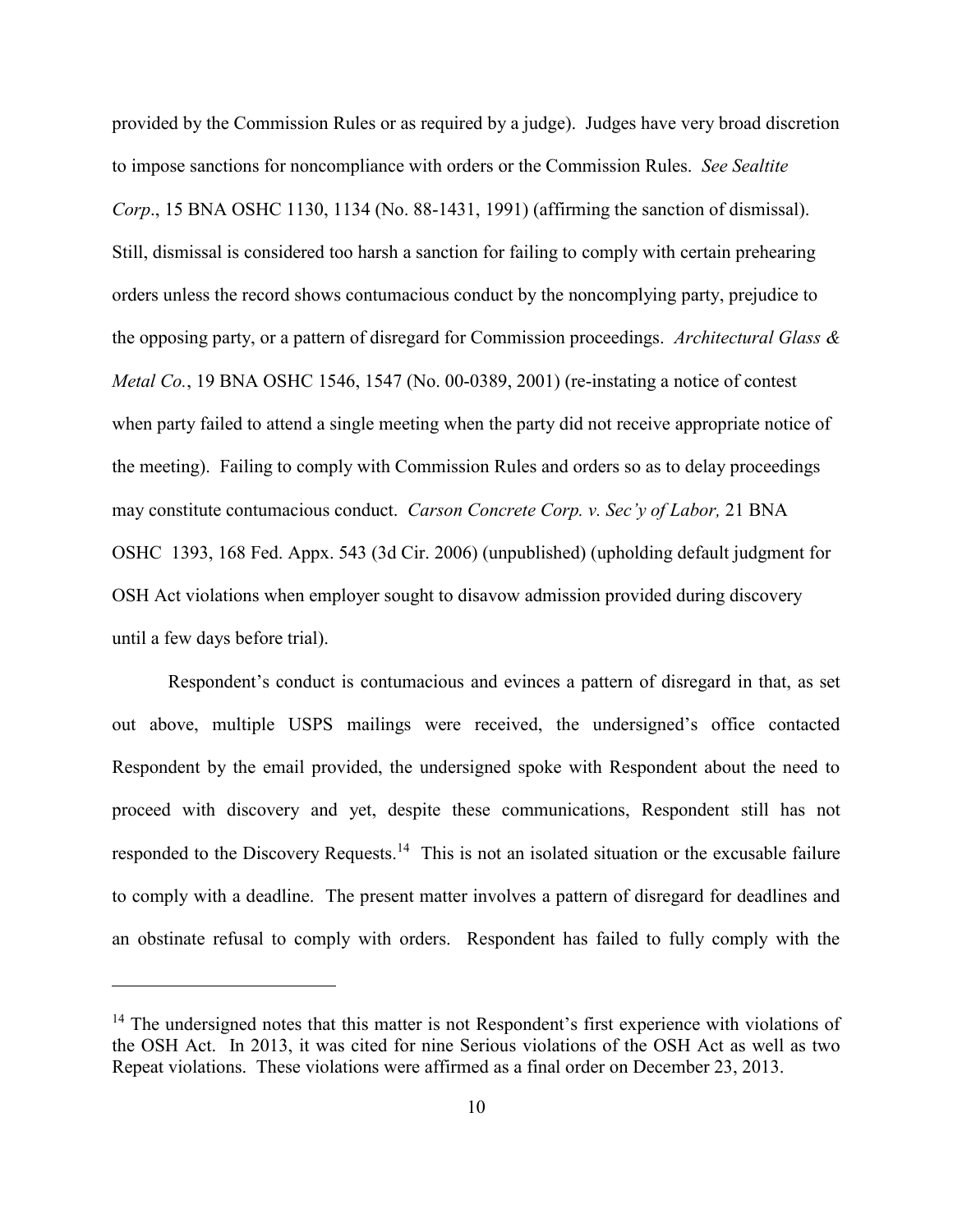Planning Order, February Scheduling Order, Compel Order, September Order, October Order, and the Amended Scheduling Order.

The undersigned provided explicit written warnings to Respondent informing it that the failure to appropriately and timely respond may result in Respondent being held in default and the dismissal of its Notice of Contest, the affirmance of the allegations set forth in the Complaint, and imposition of penalties. Respondent has failed to proceed as required by Commission Rules and multiple orders, including the Order to Compel. *See* 29 C.F.R. § 2200.52(f)(4) (authorizing judges to issue a judgment of default when a party refuses or obstructs discovery).

Commission judges have a duty "to assure that the facts are fully elicited, to adjudicate all issues, and avoid delay." 29 C.F.R. § 2200.67. To carry out this duty, Commission Rule  $67(m)$ , 29 C.F.R. § 2200.67(m), authorizes judges to take any action necessary (as long as it authorized by the Commission Rules). The Commission's prehearing procedures aid in the early formulation of issues, which benefits all parties during trial preparation as well as resulting in the more efficient use of Commission resources at both the hearing and review stages. *Architectural Glass*, 19 BNA OSHC at 1547. The imposition of appropriate sanctions is important to ensure compliance with prehearing procedures and to permit the fair and efficient adjudication of cases. *Id.* 

Respondent does not dispute that the Secretary's ability to prepare for trial has been impaired and prejudiced by its failure to respond to the Discovery Requests and comply with the Planning Order and other orders. *See e.g., Adriana Intern. Corp. v. Thoeren,* 913 F.2d 1406, 1412 (9th Cir. 1999) (upholding dismissal as a sanction for discovery abuses); *Wanderer v. Johnston*, 910 F.2d 652, 655 (9th Cir. 1990) (upholding the sanction of default and concluding that when defendants fail to produce any evidence, "prejudice is palpable").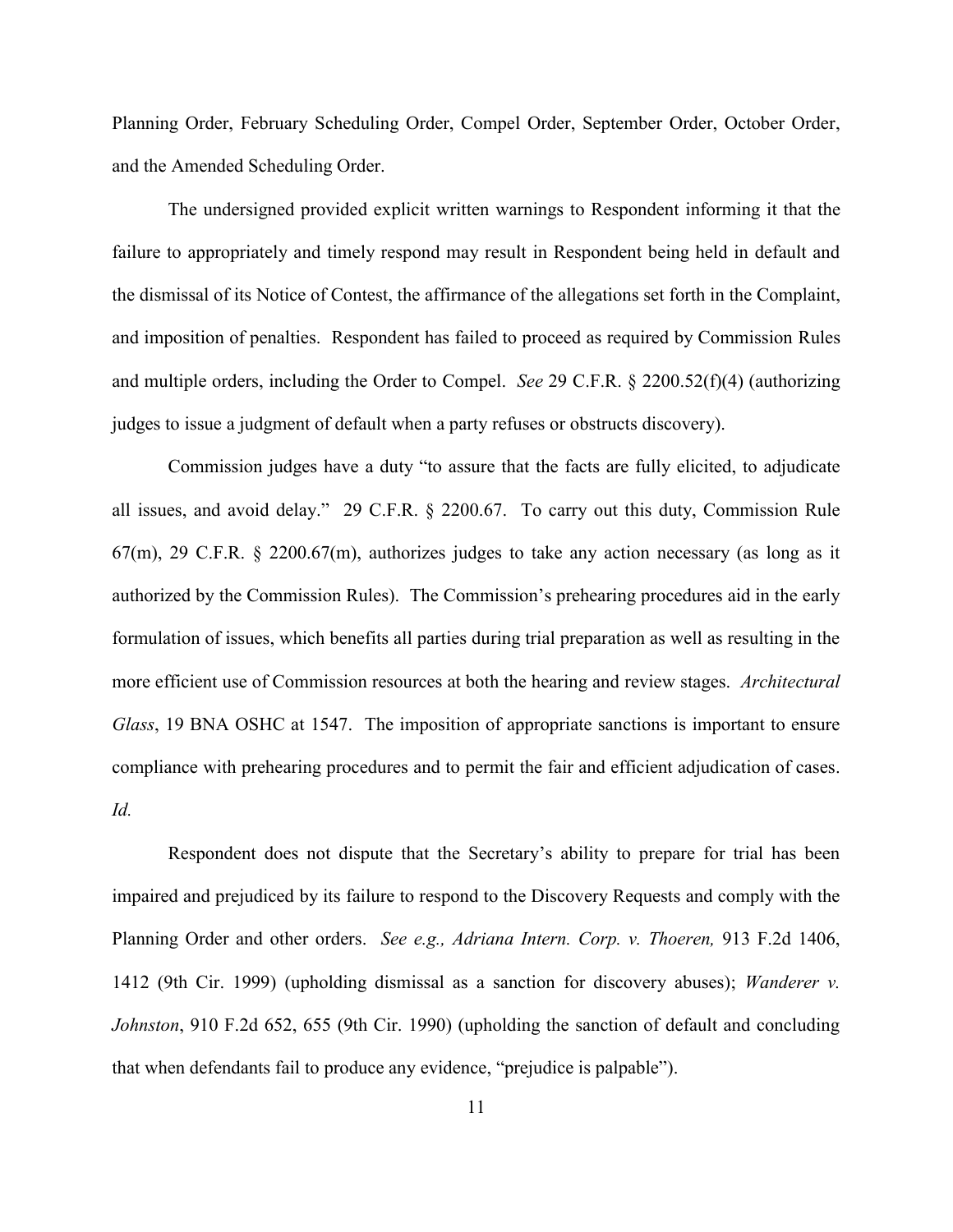It is noted that Respondent elected not to be represented by counsel.<sup>15</sup> Not having counsel, does not obviate a party's obligation to engage in discovery. All litigants, including those declining to hire counsel, must obey orders and to permit and respond to discovery as required by the Commission Rules. *See JGB LLC,* 21 BNA OSHC 1402, 1403 (No. 04-2153, 2006) (vacating direction for review when unrepresented party failed to respond to a briefing notice); *Swimmer v. IRS,* 811 F.2d 1343, 1345 (9th Cir. 1987) ("Ignorance of court rules does not constitute excusable neglect, even if the litigant appears *pro se*"). An unrepresented employer must "exercise reasonable diligence in the legal proceedings" and "must follow the rules and file responses to a judge's orders, or suffer the consequences, which can include dismissal of the notice of contest." *Wentzel d/b/a N.E.E.T. Builders*, 16 BNA OSHC 1475, 1476 (No. 92-2696, 1993) (citations omitted). Still, the undersigned recognizes that sometimes unrepresented employers "can fail to grasp exactly what [it] is being asked to do." *Id.* Thus, where an employer has a substantial reason for having failed to comply with a discovery order, and where the employer's conduct also does not indicate disrespect toward the judge, the failure to comply may not necessarily be an indication of bad faith or contumacious conduct. *Id.* 

In this matter, Respondent's failure to participate in discovery has not been a matter of innocent oversight or inadvertence. It has been repeatedly informed both verbally and in orders that failing to comply with the Commission Rules regarding discovery will result in the dismissal of its Notice of Contest and the affirmance of all citation items and the assessment of penalties. This is not a situation involving less then fulsome disclosure or one where the substantive

<sup>&</sup>lt;sup>15</sup> Respondent makes no claim that it cannot afford counsel. Employers of limited means who hire counsel and successfully contest a citation can recover attorney fees and other expenses under the Equal Access to Justice Act, 5 U.S.C. § 504. *See* 29 C.F.R. § 2204.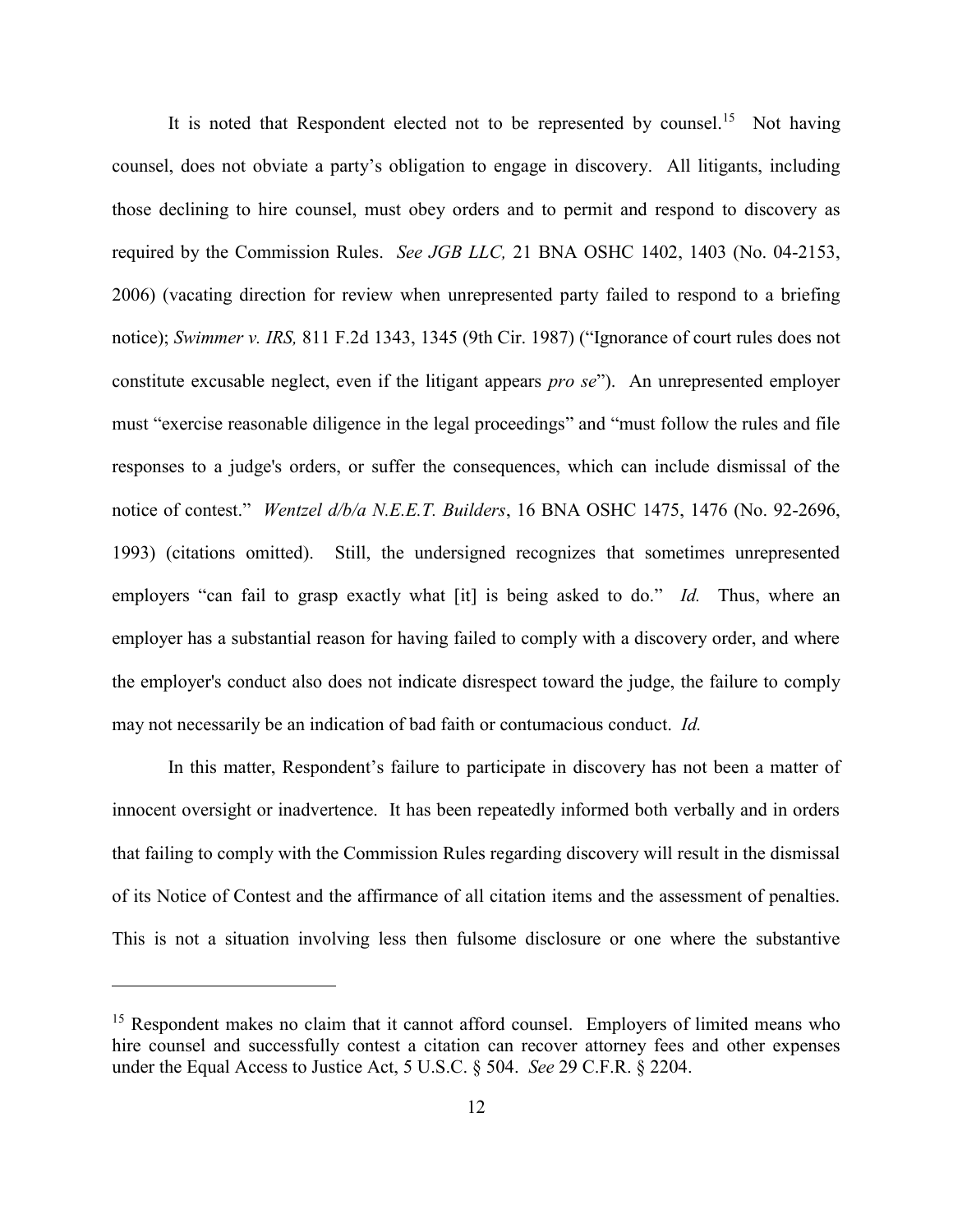response was adequate even if there were procedural errors. *Cf. Wentzel*, 16 BNA OSHC at 1476 (re-instating a notice of contest when employer answered each interrogatory and document request briefly); *Arkansas Abatement Servs. Corp.*, 17 BNA OSHC 1163 (No. 94-2210, 1995) (excusing unrepresented party's mailings to the wrong location). Here, there has been no response to the Discovery Requests. Respondent repeatedly and willfully ignored orders as well as other instructions, including those from the undersigned. *See Imageries*, 15 BNA OSHC 1545 (No. 90-378, 1992) (affirming a default order when Respondent failed to respond to an order to show cause). Respondent's brief response to the Second Show Cause Order makes no claims about not receiving or understanding any of the Discovery Requests or any of the undersigned's prior communications and orders. *See Philadelphia Constr. Equip., Inc.*, 16 BNA OSHC 1128, 1131 (No. 92-889, 1993) (affirming dismissal when the party did not deny the facts showing a pattern of disregard for Commission proceedings). It has been given several extensions of time to respond to the Discovery Requests, even without it claiming that it lacked time to respond or did not comprehend some aspect of the proceedings.

The undersigned recognizes that a party has a strong interest in adjudicating its case on the merits. *See e.g., Nealey v. Transportacion Maritima Mexicana, S.A.,* 662 F.2d 1275, 1280 (9th Cir. 1980). However, the Commission has limited resources and a "strong interest in preserving the integrity of its orders as well as deterring future misconduct." *Carson,* [21 BNA](https://1.next.westlaw.com/Link/Document/FullText?findType=Y&serNum=2008789225&pubNum=0003227&originatingDoc=I148736c710a611e7bfb79a463a4b3bc7&refType=CA&originationContext=document&transitionType=DocumentItem&contextData=(sc.Keycite))  [OSHC at 1395-96;](https://1.next.westlaw.com/Link/Document/FullText?findType=Y&serNum=2008789225&pubNum=0003227&originatingDoc=I148736c710a611e7bfb79a463a4b3bc7&refType=CA&originationContext=document&transitionType=DocumentItem&contextData=(sc.Keycite)) *Trinity Indus., Inc.*[, 15 BNA OSHC 1579, 1583 \(No. 88-1545,](https://1.next.westlaw.com/Link/Document/FullText?findType=Y&serNum=1992453603&pubNum=0003227&originatingDoc=I148736c710a611e7bfb79a463a4b3bc7&refType=CA&fi=co_pp_sp_3227_1583&originationContext=document&transitionType=DocumentItem&contextData=(sc.Keycite)#co_pp_sp_3227_1583) 1991) (consolidated). The Commission adequately conveyed due notice to Respondent of its procedural rights and provided sufficient warning that its failure to comply with orders could result in the dismissal of its Notice of Contest and it being held in default. Respondent has failed to take advantage of multiple opportunities to advise the Commission that it provided discovery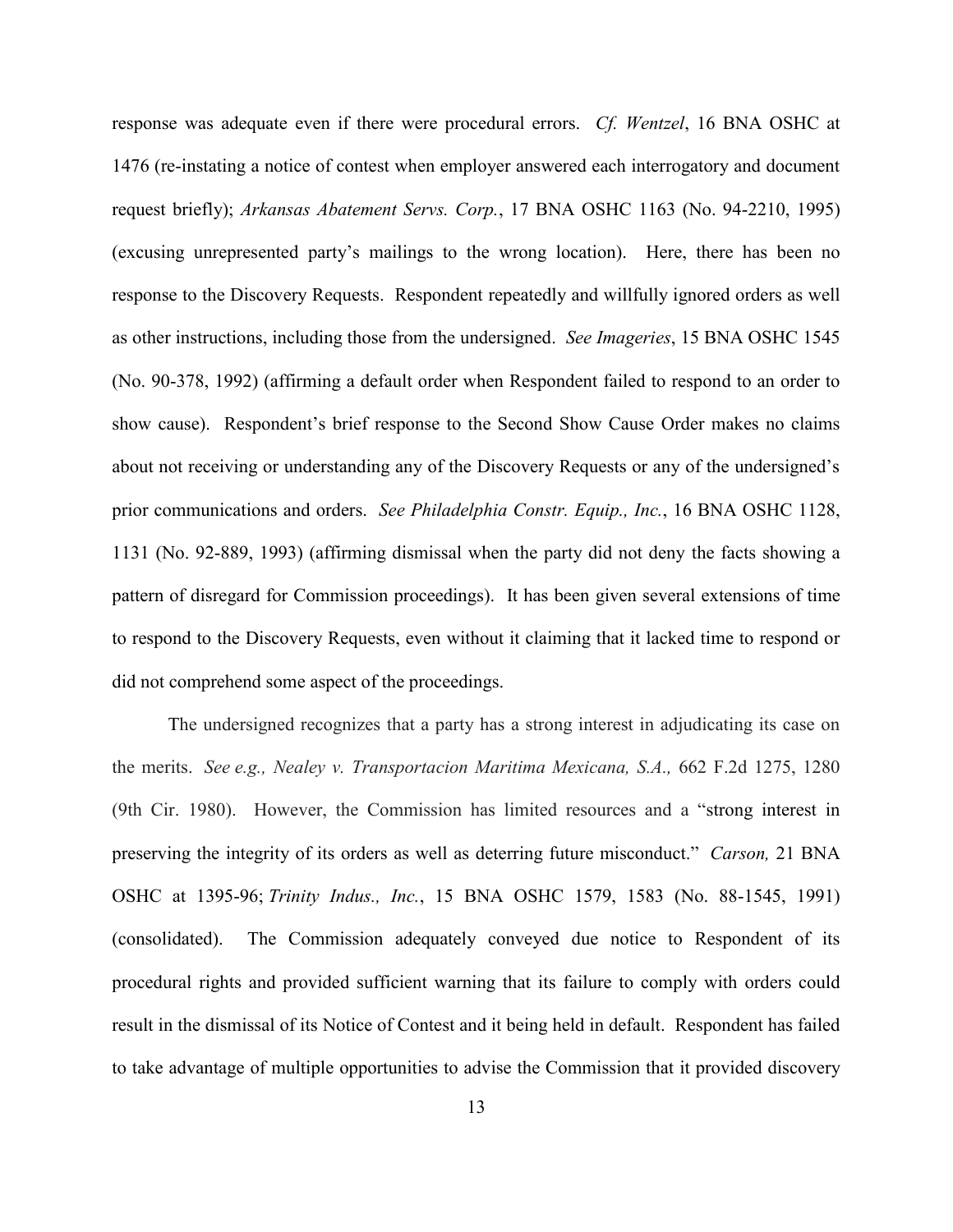or complied with past orders. Respondent's contumacious and prejudicial conduct warrants the sanction of dismissal under Commission Rule 52(f)(4), 29 C.F.R. § 2200.52(f)(4).

Accordingly, the undersigned finds that the Citation, coupled with the Complaint, sufficiently describe the violations and the standards violated.<sup>16</sup> Respondent is found to be in DEFAULT, its Notice of Contest is DISMISSED, and the Citation issued to Respondent on September 30, 2016, inspection number 1172199 is AFFIRMED in its entirety and penalties of \$17,102 are ASSESSED.

## **ORDER**

- 1. Citation 1, Items 1a and 1b, setting forth violations of 29 C.F.R. § 1926.404 are AFFIRMED as serious violations and a penalty of \$2,850 is ASSESSED.
- 2. Citation 1, Item 2, setting forth a violation of 29 C.F.R. § 1926.451(f)(14) is AFFIRMED as a serious violation, and a penalty of \$2,850 is ASSESSED.
- 3. Citation 2, Item 1, setting forth a violation of 29 C.F.R. § 1926.403(b)(2) is AFFIRMED as a repeat violation, and a penalty of \$5,701 is ASSESSED.

<sup>&</sup>lt;sup>16</sup> In its Response to the Second Show Cause Order, Respondent does not challenge the substance of any of the allegations set forth in the Complaint or any of the Secretary's claims in the Third Motion for Sanctions. It only argues that the Third Motion for Sanctions should not be granted because the OSHA inspector allegedly failed to notify management before proceeding with the inspection. Even if fully credited, this contention would not preclude the affirmation of the violations. Technical violations of the OSH Act's provisions regarding inspections are insufficient to justify excluding all evidence of violations witnessed by the inspector. *See e.g., Hartwell Excavation Co. v. Sec'y of Labor*, 537 F.2d 1071, 1073 (9th Cir. 1976).